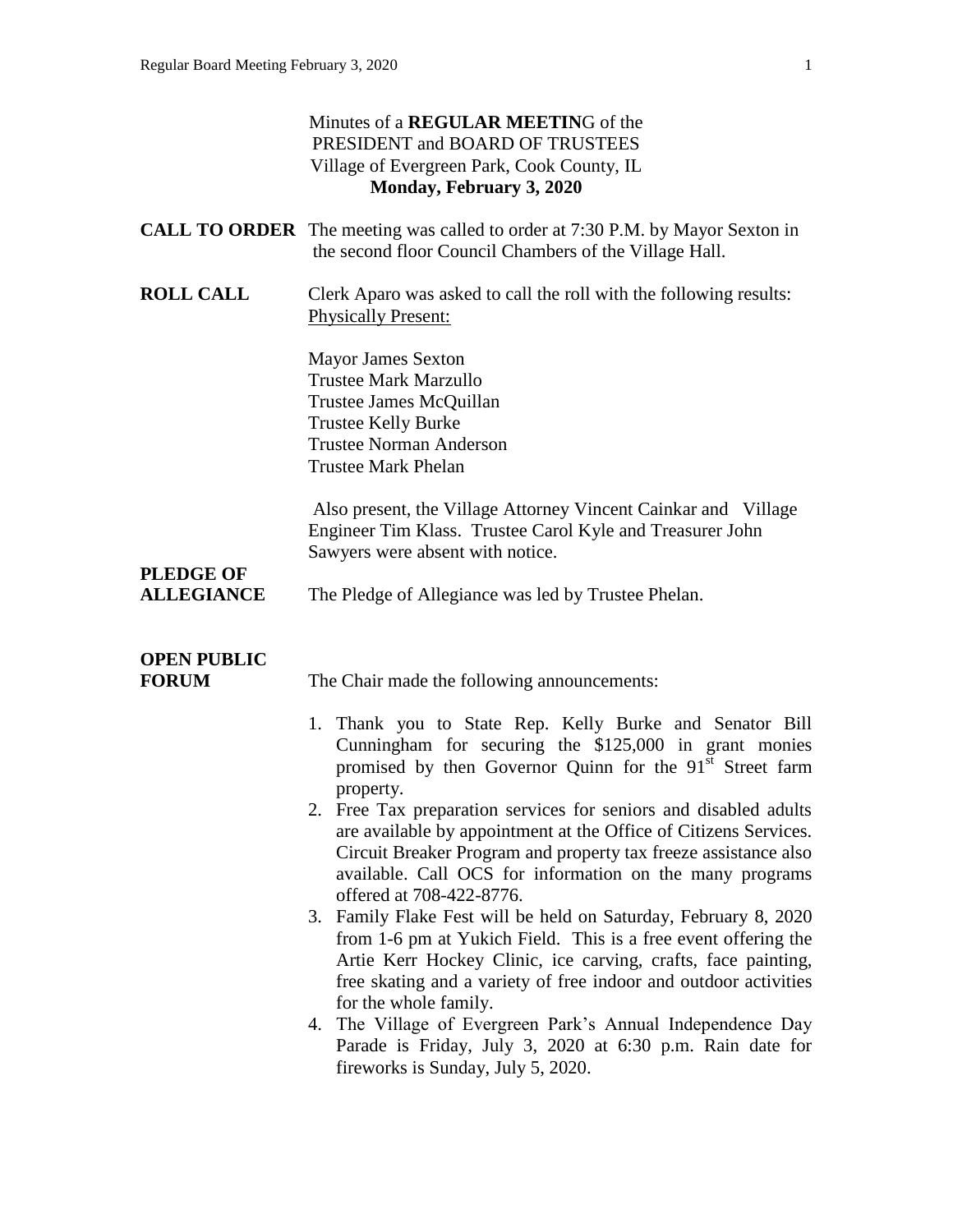**OPEN PUBLIC** Mrs. Helen Cuprisin, 9200 Block of Homan asked if the US mailbox will be returned to the Community Center. The Chair asked for her patience and stated he is in contact with the EP Post Office and they promised to put a new box in the same location on  $97<sup>th</sup>$  Street.

## **REGULAR**

**AGENDA** Motion by Trustee Phelan second by Trustee Anderson to waive the reading of the minutes of the January 21, 2020 Regular Meeting of the President and Board of Trustees and approved as presented was passed by unanimous voice vote and so ordered by the Chair.

**RESOLUTION** 

**NO. 7-2020** Motion by Trustee Marzullo second by Trustee McQuillan to approve **Resolution NO. 7-2020** with expenditures of the General Corporate Fund of \$ 547,801.93 and Water Management Fund in the amount of \$28,372.72 and the Capital Improvement Fund, \$ 40,403.04 and the Self Insurance Fund, \$ 150.00 and the Street Bond Fund, \$ 20,00.00 for a total of \$ 636,727.69. Upon roll call, voting YES: Trustees Marzullo, McQuillan, Burke, Anderson and Phelan; voting NO: NONE. The motion was passed and so ordered by the Chair.

## **BUSINESS**

**CERTIFICATES** Motion by Trustee Marzullo second by Trustee Burke to approve the business license application for **Z-GALLERIE** to conduct retail sales of home décor located at 9700 S. Western Avenue inside the Carson's store at the new Plaza. Upon roll call, voting YES: Trustees McQuillan, Burke, Anderson, Phelan and Marzullo; voting NO: None. The motion was passed and so ordered by the Chair.

> Motion by Trustee Phelan second by Trustee Anderson to approve the business license application for **OLIVE GARDEN ITALIAN RESTAURANT** to operate a full service restaurant located at  $2401$  W.  $95<sup>th</sup>$  Street (former Applebee's) at the new Plaza. Upon roll call, voting YES: Trustees Burke, Anderson, Phelan, Marzullo and McQuillan; voting NO: None. The motion was passed and so ordered by the Chair.

> Motion by Trustee McQuillan second by Trustee Marzullo to approve the business license application for **CLASSMATES, (NEW OWNER**) to operate a retail supply store for students/teachers located at 3625 W. 95<sup>th</sup> Street. The Chair thanked the Sullivan family (previous owners) for years of providing a great small business to Evergreen Park. He welcomed long time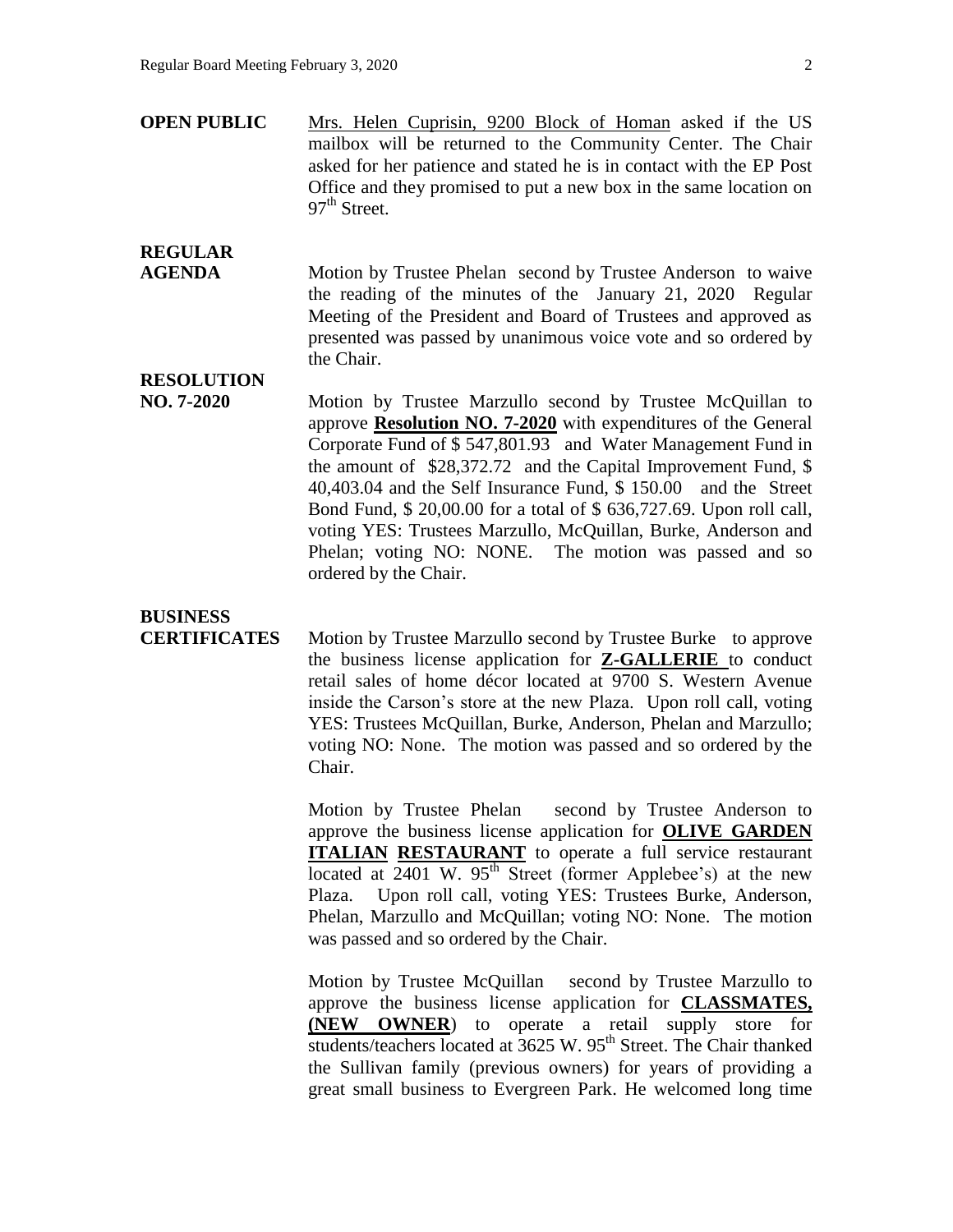EP resident Kelly Zawisza and wished her continued success in this business endeavor. Upon roll call, voting YES: Trustees Anderson, Phelan, Marzullo, McQuillan and Burke; voting NO: None. The motion was passed and so ordered by the Chair.

Motion by Trustee Marzullo second by Trustee Anderson to approve the business license application for **LHCGXXXVII, LLC D/B/A LHC-ILLINOIS HOME HEALTH CARE** to conduct a home health agency located at 9730 S. Western Avenue, Suite 405. Upon roll call, voting YES: Trustees Phelan, Marzullo, McQuillan, Burke and Anderson; voting NO: None. The motion was passed and so ordered by the Chair.

Motion by Trustee Phelan second by Trustee McQuillan to approve the business license application for **7-11 Corporate Store** to conduct a convenience store located at 2747 W. 95<sup>th</sup> Street. Upon roll call, voting YES: Trustees Marzullo, McQuillan, Burke, Anderson and Marzullo; voting NO: None. The motion was passed and so ordered by the Chair.

### **RESOLUTION**

- **NO. 2-20** Motion by Trustee Phelan second by Trustee Marzullo to approve *RESOLUTION NO. 2-2020 , "A RESOLUTION FOR MAINTENANCE OF STREETS AND HIGHWAYS UNDER THE ILLINOIS HIGHWAY CODE, FROM JANUARY 1, 2020 THROUGH DECEMBER 31, 2020, IN THE AMOUNT OF \$ 848,000.00."* Upon roll call, voting YES: Trustees Anderson, Phelan, Marzullo, McQuillan, and Burke; voting NO: NONE. The motion was passed and so ordered by the Chair.
- **MARCH 4 MEG** Motion by Trustee McQuillan second by Trustee Anderson to approve the request for the annual **"March 4 Meg"** event on Saturday, March 28, 2020 at 10:00 a.m. at Klein Park. Upon roll call, voting YES: Trustees Phelan, Marzullo, McQuillan, Burke and Anderson; voting NO: NONE. The motion was passed and so ordered by the Chair.

#### **EPPD STUDENT**

**INTERNSHIP** Motion by Trustee Anderson second by Trustee Phelan to approve Deputy Police Chief Donovan's request to approve John Sheehan as a participant in the Evergreen Park Police Department's College Student Internship program. Upon roll call, voting YES: Trustees Marzullo, McQuillan, Burke, Anderson and Phelan; voting NO: NONE. The motion was passed and so ordered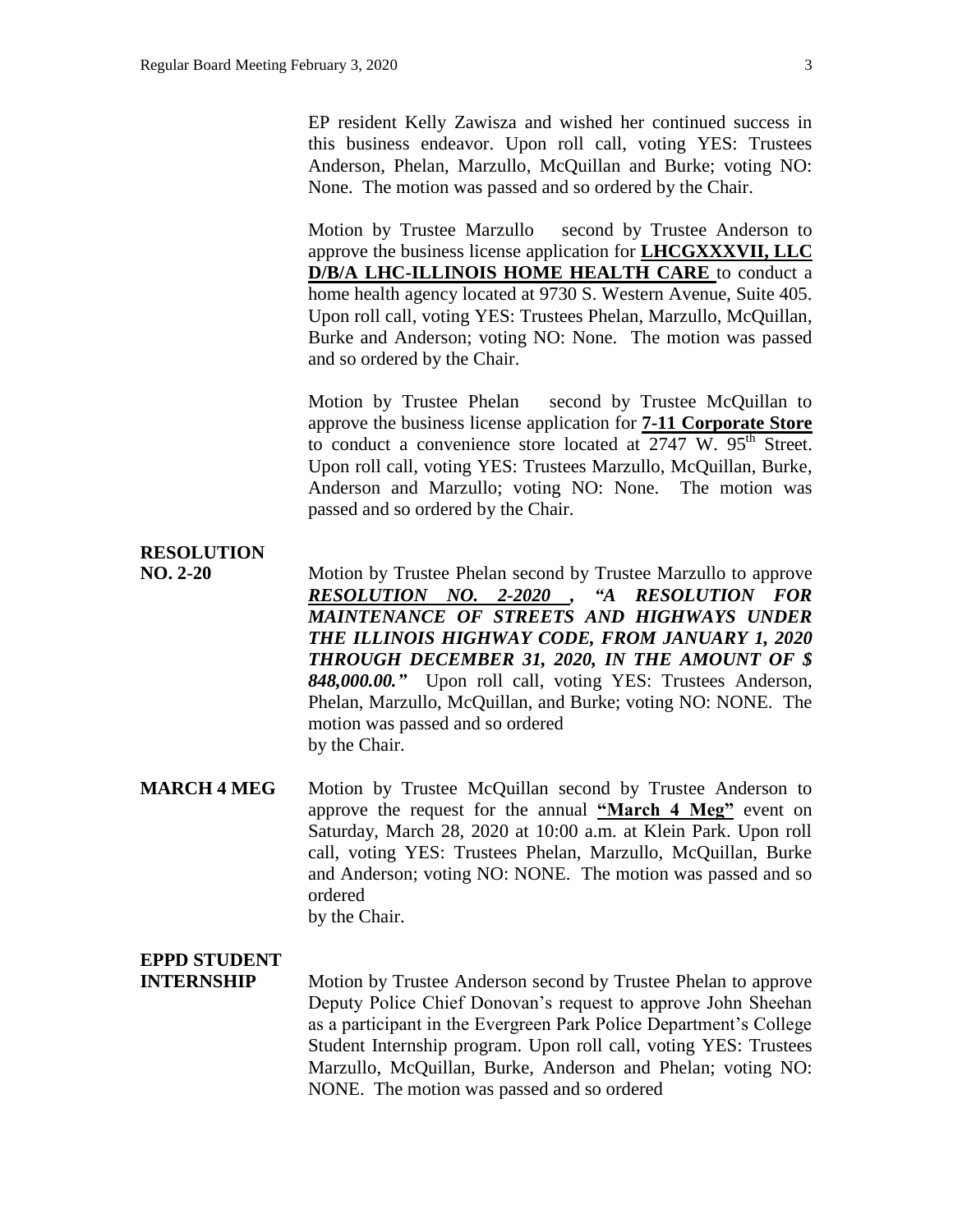by the Chair.

#### **ENGINEER'S REPORT** Mr. Klass had no report.

# **ATTORNEY'S**

**REPORT** Mr. Cainkar had no report.

## **DEPT. HEADS**

**REPORTS** OCS Director, Beth Novotney announced Income Tax Prep is open until April 15, 2020. On Wednesday, February 19, 2020 a new Wellness Program is being offered with a nutritionist to discuss healthy food alternatives. Participants are encouraged to bring a brown bag lunch.

> The Chair acknowledged Mike Knieps, Dep. Director of Sewer and Water who will be retiring as of February 29, 2020. He thanked him for his 30 plus years of fantastic service to the people and the Village of Evergreen Park.

**BID REQUEST** Motion by Trustee Phelan second by Trustee McQuillan to approve the request from Public Works Director Lorenz to purchase a 2020 Pelican Street and Curb Sweeper for Water Management Division. This will be bought through the Suburban Purchasing cooperative Contract # 155. The cost is \$ 221,350.00 of which ½ will be paid by Street Department at \$110,675.00 and the other ½ the Water Division at \$110,675.00. The old 2012 sweeper will be used as a trade in. Upon roll call, voting YES: Trustees Phelan, Marzullo, McQuillan, Burke and Anderson; voting NO: NONE. The motion was passed and so ordered by the Chair.

> Motion by Trustee Marzullo second by Trustee McQuillan to approve the request from Public Works Director Lorenz to purchase a new 2020 Peterbilt Tandem Dump with Plow and Spreader for Water Management Division through Sourcewell a co-op contract #081716–PMC at a cost of \$ 198,523.92. This will not be completed until October of 2020 and the old truck will be auctioned on the Municipal Auction site. Upon roll call, voting YES: Trustees Marzullo, McQuillan, Burke, Anderson, and Phelan; voting NO: NONE. The motion was passed and so ordered by the Chair.

> Motion by Trustee Phelan second by Trustee Anderson to approve the request from Public Works Director Lorenz to purchase a new 2020 Jacobsen TurfCat lawn mower under the Sourcewell co-op contract # 062117-JCS for a cost of \$20,507.00. Upon roll call,